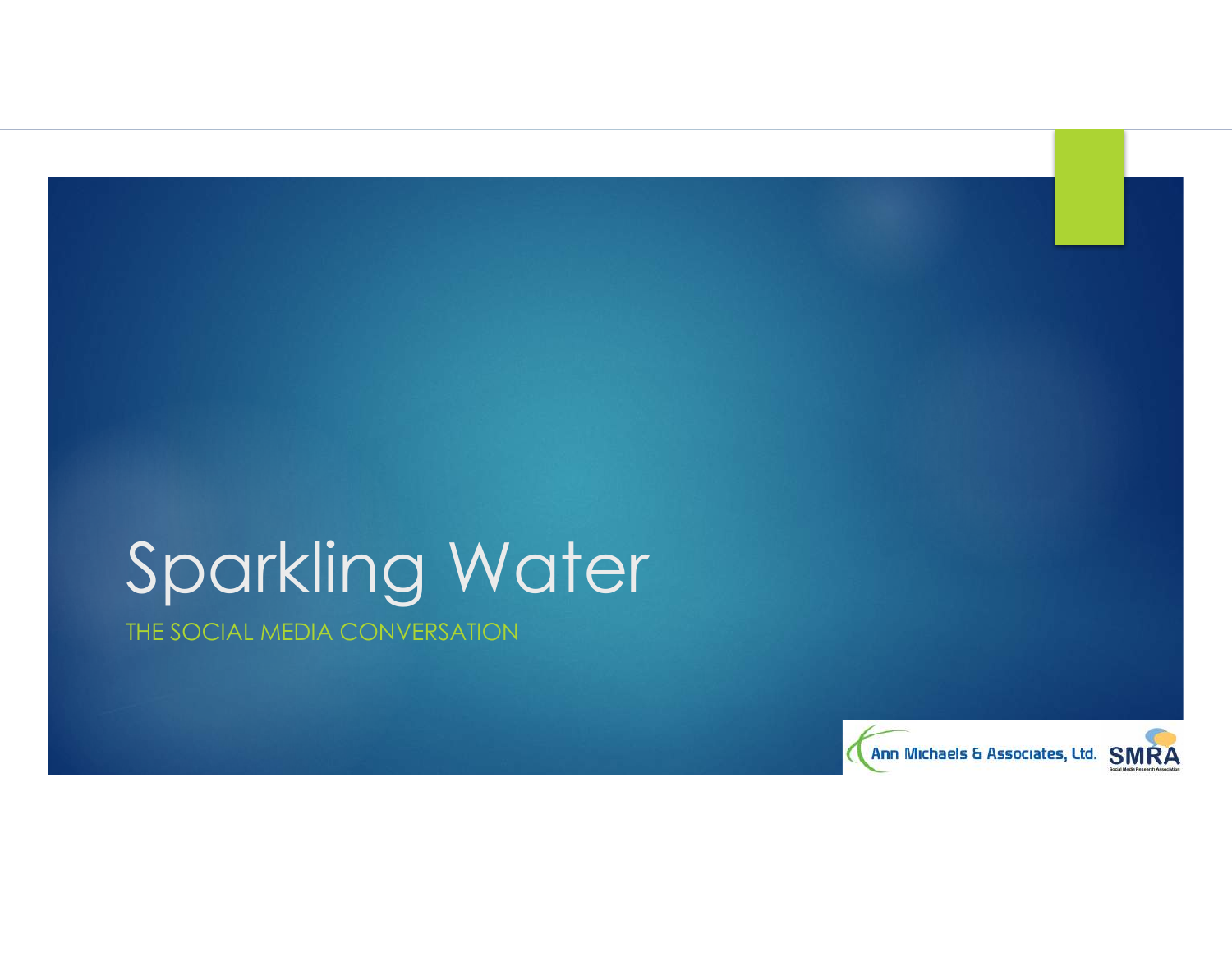# Sparkling Water: A New Fad?

Many think of sparkling water as being enjoyed in recent years by millennials when, in fact, it is no new trend.

For centuries people have enjoyed and touted the benefits of drinking sparkling water. As early as the 18<sup>th</sup> century, man-made methods of introducing carbonation into water were being invented, and naturally-occurring sparkling mineral water can be found in artesian wells around the world.

The latest resurgence in the popularity of sparkling water cannot, however, be denied. Over a thirty-day period, Ann Michaels & Associates and the Social Media Research Association looked at what is being said online about sparkling water—both positive and negative.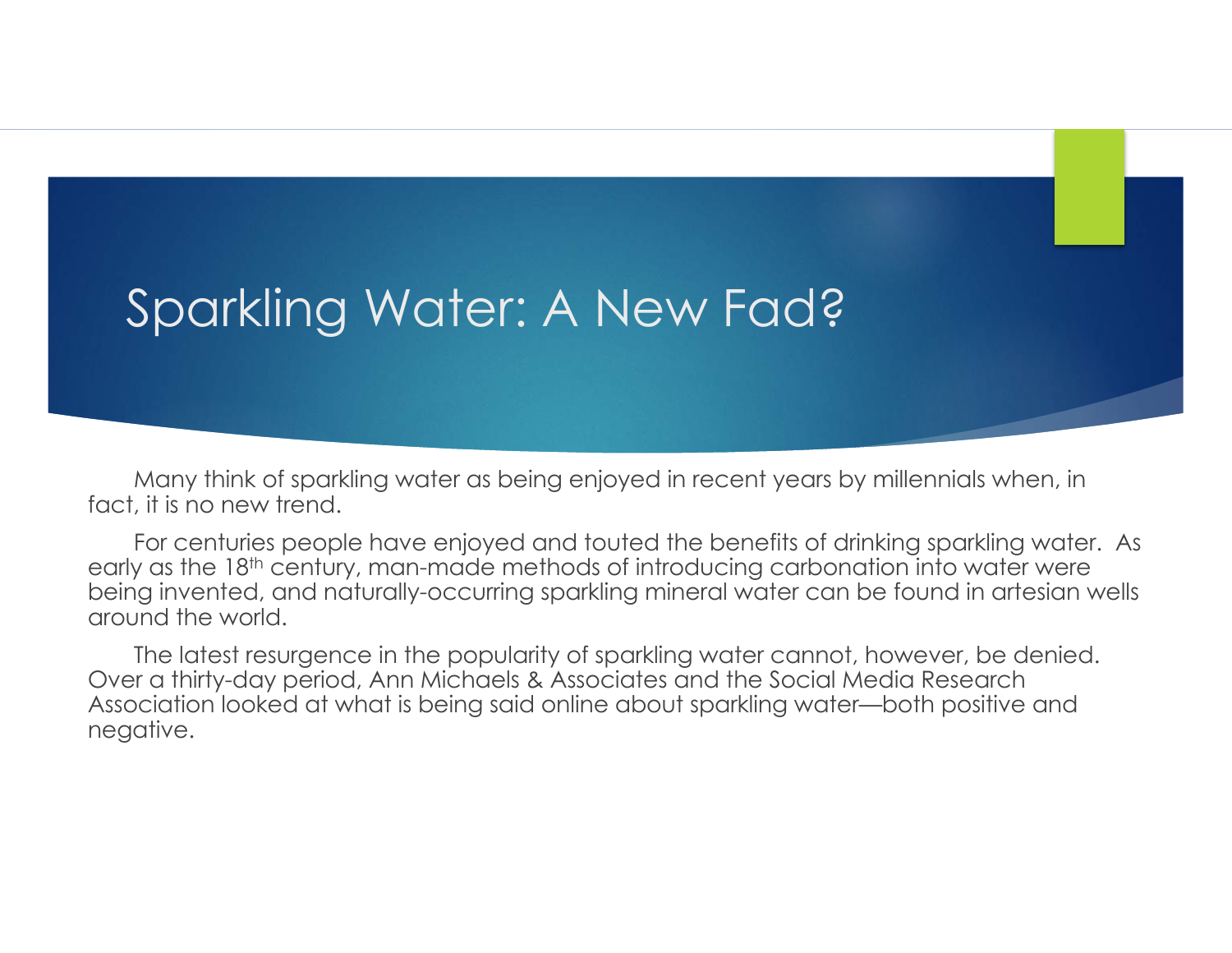## Recent Controversy: Spotlight on **LaCroix**

"LaCroix sparkling water is facing a lawsuit alleging its claims of 'all natural' and '100 percent natural' are misleading because of artificial ingredients" (Picchi, 2018).

By AIMEE PICCHI MONEYWATCH | October 5, 2018, 10:25 AM

## **LaCroix ingredients: Lawsuit alleges "all** natural" claim is false

The 'all-natural' label on your LaCroix is meaningless, but that doesn't mean the seltzer is bad for you

Your LaCroix can't kill cockroaches. Or you.

By Neel V. Patel October 4, 2018

BRIEFING . LACROIX **LaCroix Denies Allegations That It's Not 'All** Natural' 0068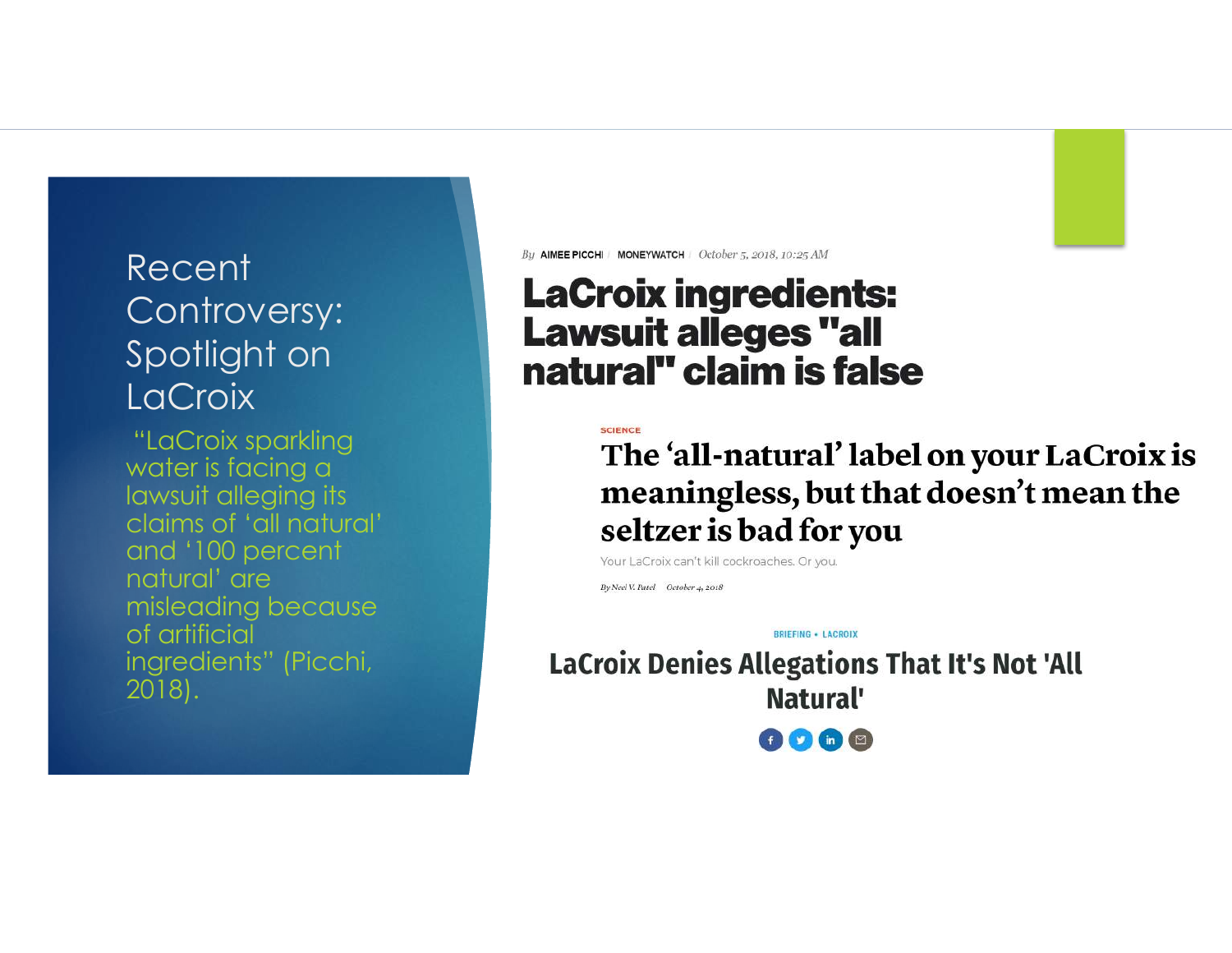# Recent Controversy: Spotlight on LaCroix

Popular sparkling water brand LaCroix has been making headlines recently. A consumer is pursuing a lawsuit against LaCroix and parent company Natural Beverage Corporation alleging that the brand's claims of being all-natural are misleading and false.

According to *Popular Science*, "[T]his lawsuit seems to be a stretch, working on the ambiguous nature of how the FDA distinguishes natural chemicals from synthetic ones, and a product of alarmist, chemophobic ideas about what we put in our foods" (Patel, 2018).

Natural Beverage Corporation stands by LaCroix's advertising claims and denies all allegations. "[LaCroix's] flavors…are 'derived from the natural essence oils from the named fruit used in each of the flavors. There are no sugars or artificial ingredients contained in, nor added to, these extracted flavors'" (Bach, 2018).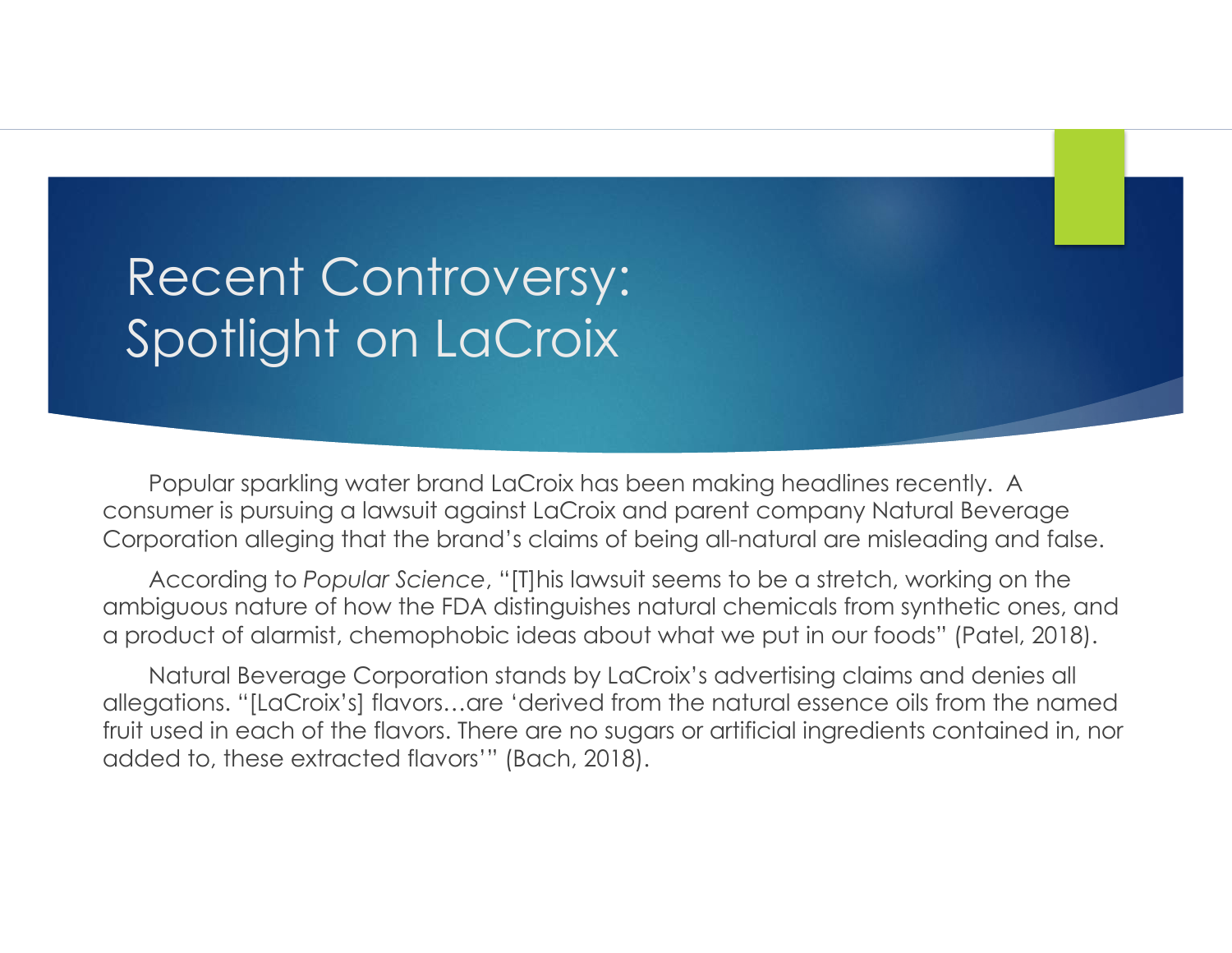## "

# What's being said online about sparkling water?

**Analyzing the social media conversation and discovering what it reveals**

"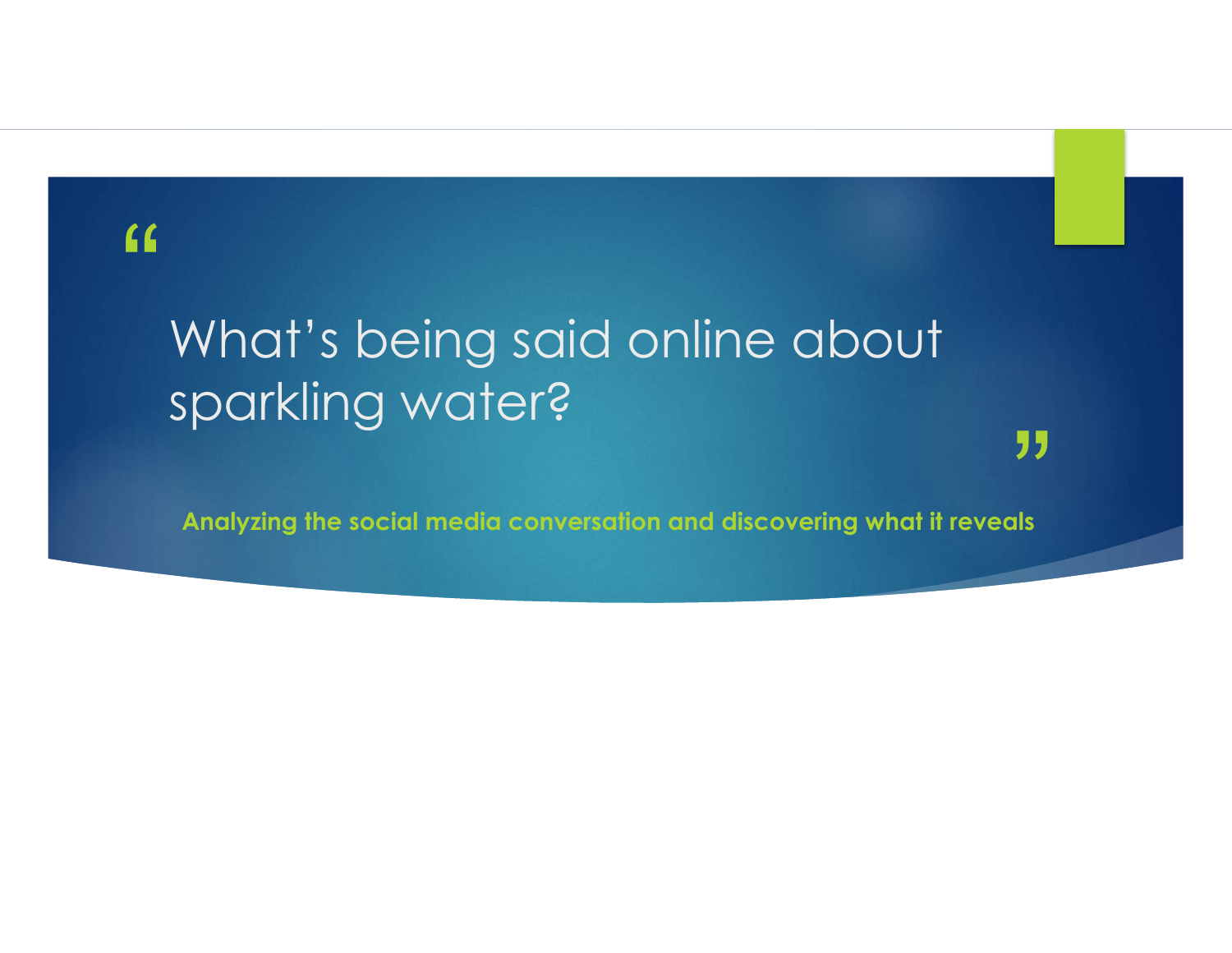

#### Sparkling Water: Online Posts Data

We tracked the online conversation surrounding sparkling water on social media in the United States over a thirty-day period in 2018. During this month-long period, 814 unique results were found.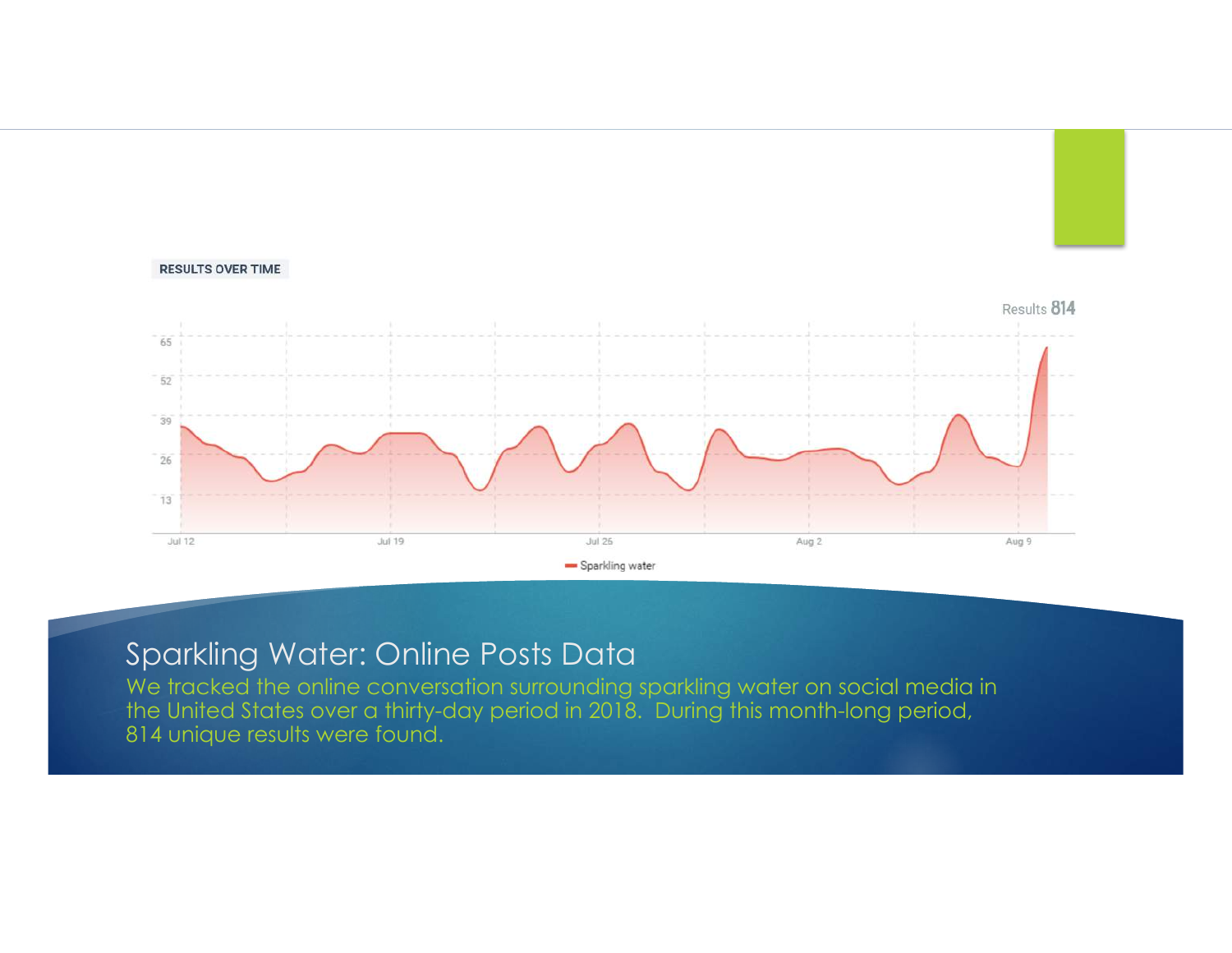## Who's Talking About Sparkling Water? **GENDER**

**DEMOGRAPHICS:** More women than men are talking about sparkling water online. Posts by women comprise 65.3% of the online conversations about sparkling water; posts by men account for 34.7%--just over a third--of all posts about sparkling water.

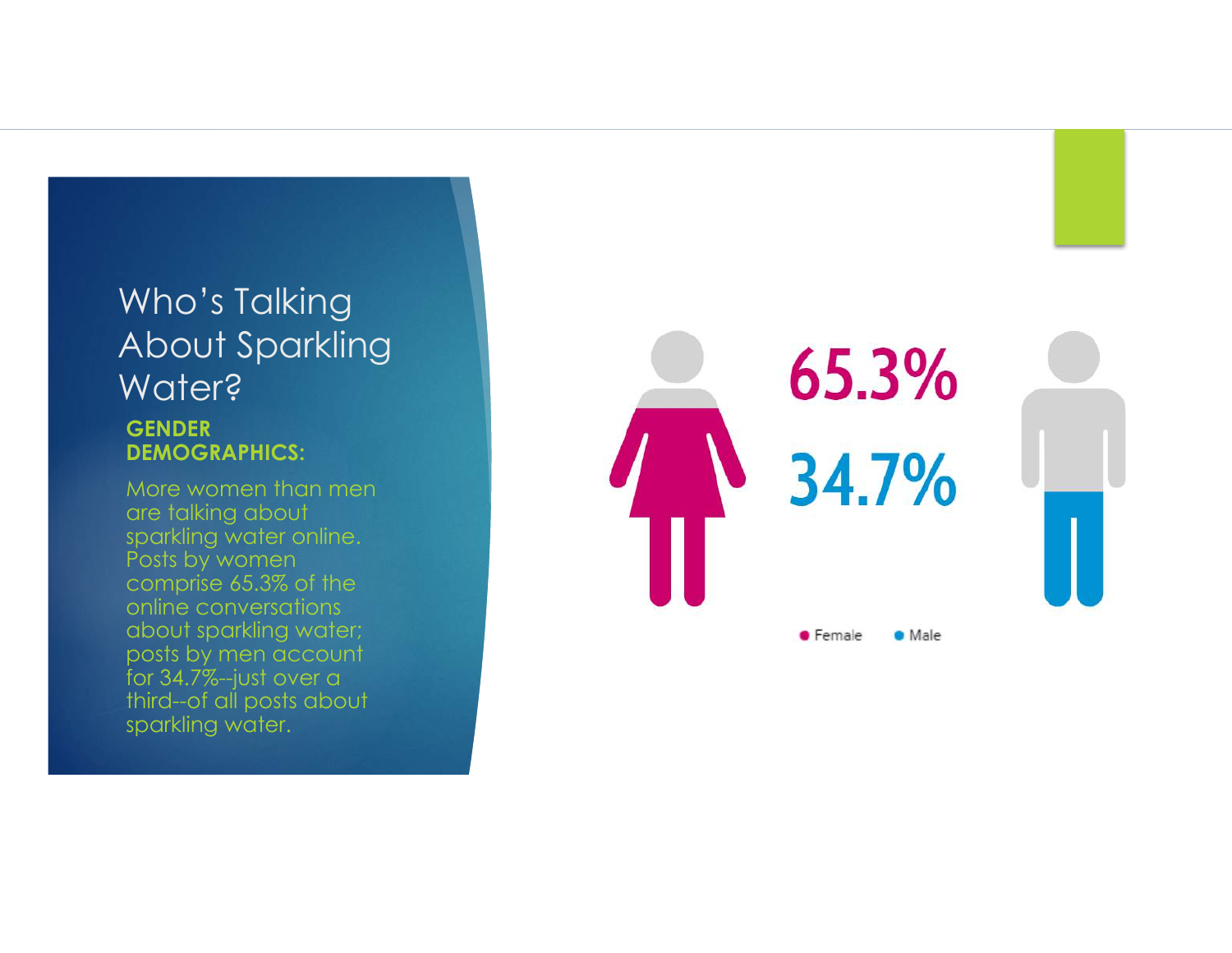## Who's Talking About Sparkling Water? **AGE DEMOGRAPHICS:**

Individuals who are 25-34 years old are doing the most talking about sparkling water online—accounting for 47% of posts. They are followed by those who are 18-24 years old—accounting for 38.5% of posts. Posts by individuals who are 35-44 years old make up only 12% of all posts studied, and all other age brackets only account for 2.5% of posts.



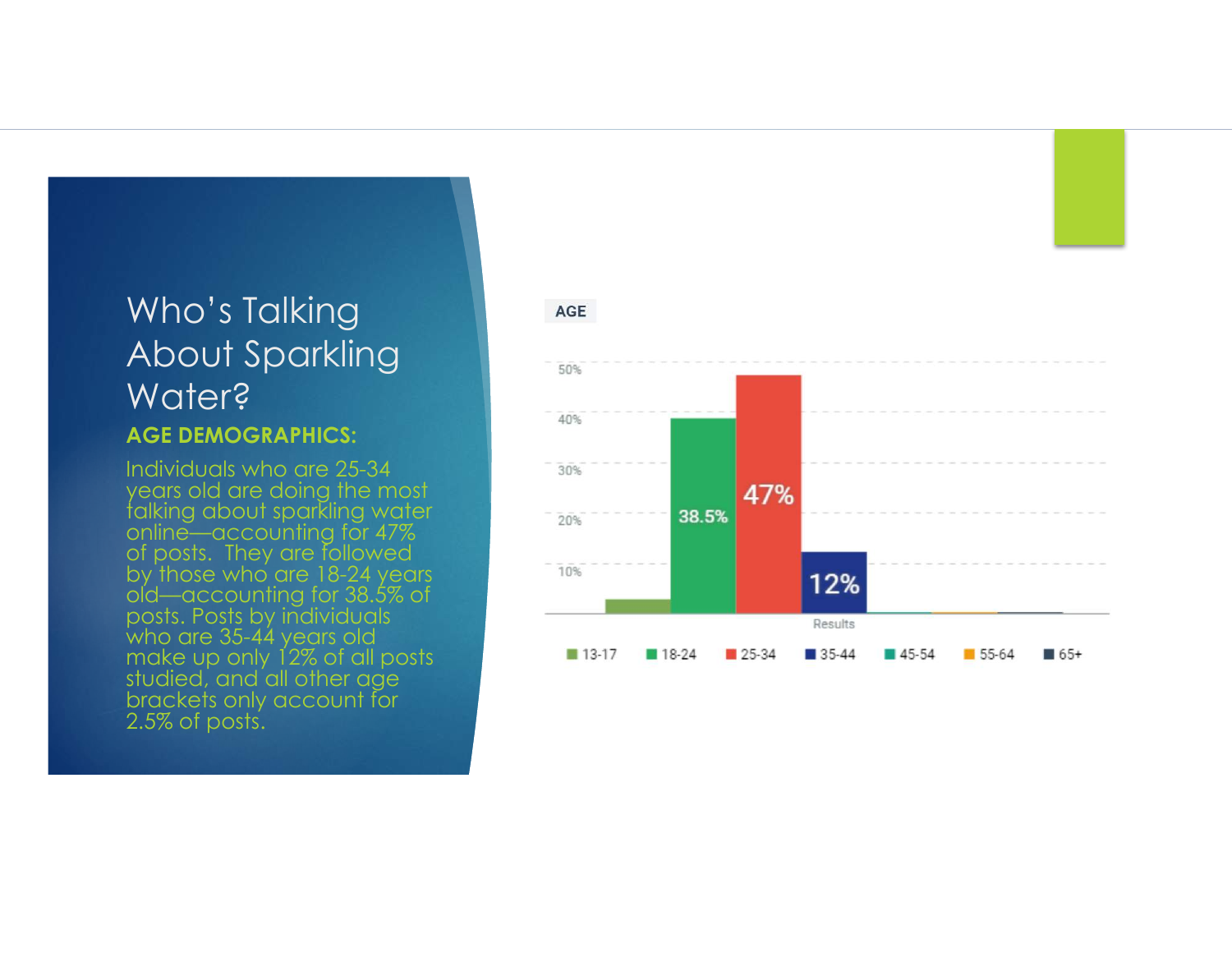# Sentiments Surrounding Sparkling Water

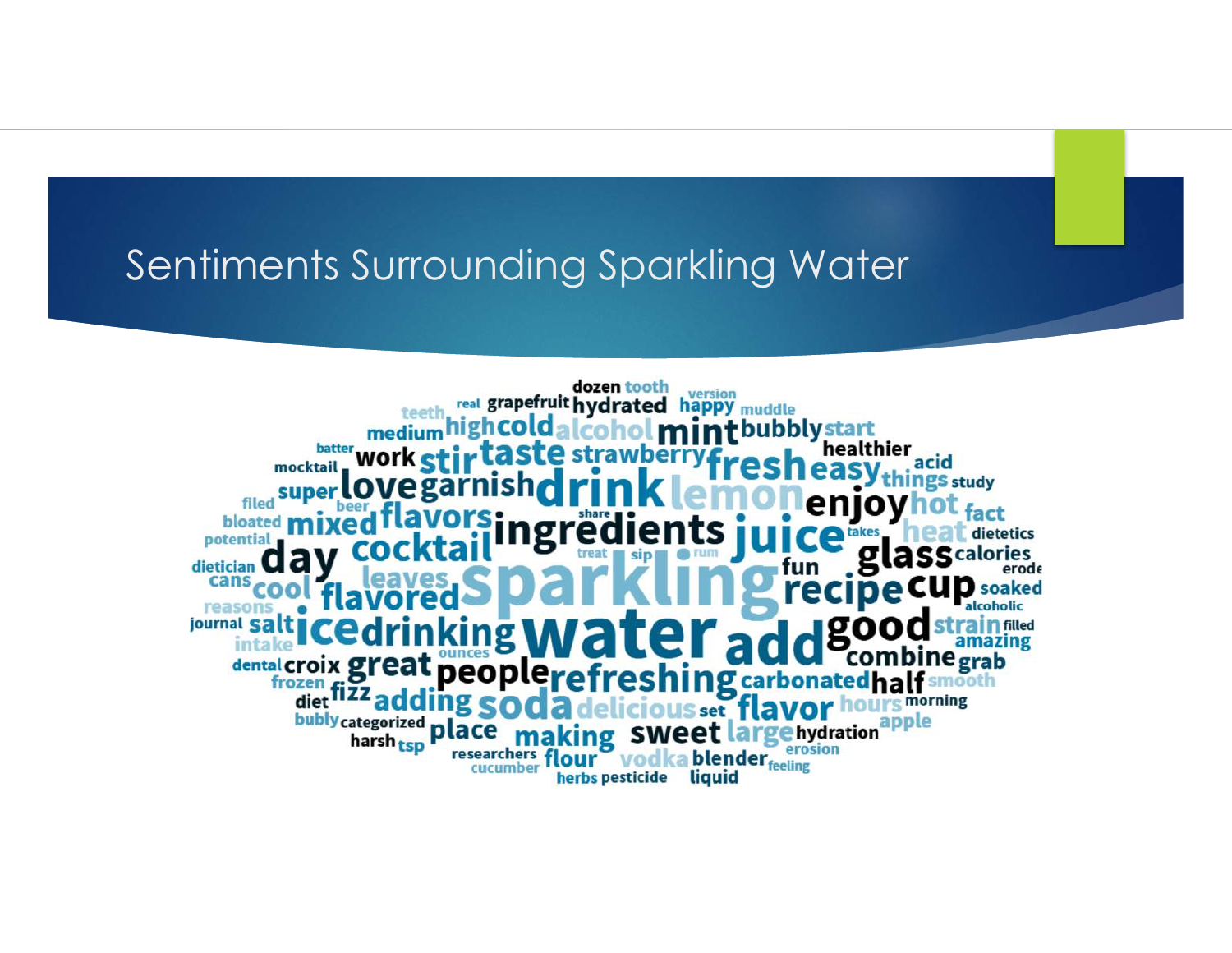### **Sentiments** Surrounding Sparkling Water

By looking at the sentiments surrounding sparkling water, we can see whether the reaction to the subject is positive, neutral, or negative.

For posts about sparkling water, 62.8% of sentiments are positive, 24.1% of sentiments are neutral, and 13.1% of sentiments are negative.

#### **SHARE OF SENTIMENT**

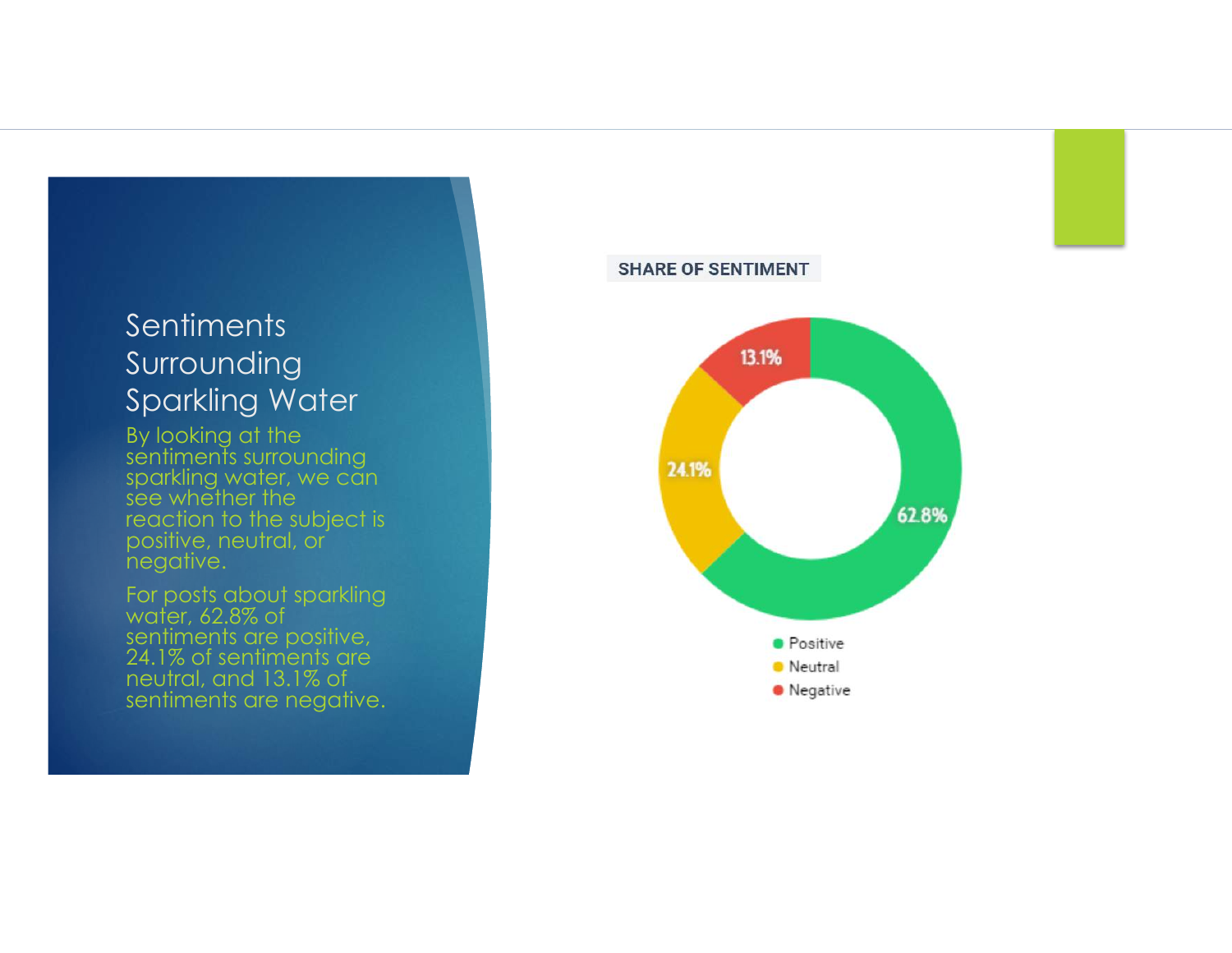

#### Sentiments: Negative to Positive

Here we can see all the keywords found in posts about sparkling water that are analyzed and arranged by sentiment from negative to positive.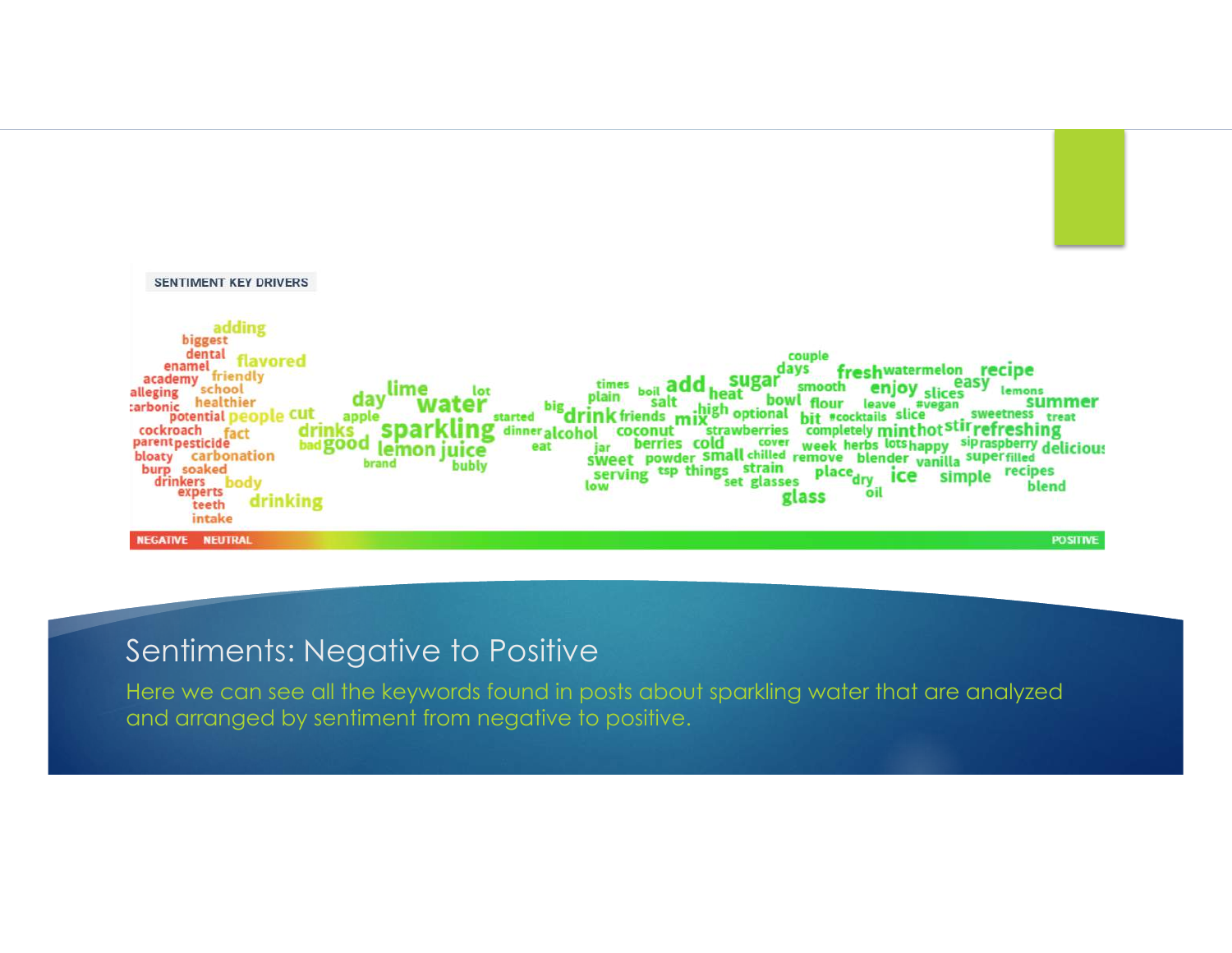# Where Are People Posting?



The most posts about sparkling water are being made on Instagram—33% of posts.

Twitter follows Instagram with the next highest percentage of posts about sparkling water (21.5% of posts).

Blogs account for the third highest percentage of posts about sparkling water (20.4%), and forums follow blogs with 18.7% of posts happening there. Posts being made other places online make up 6.4% of all posts.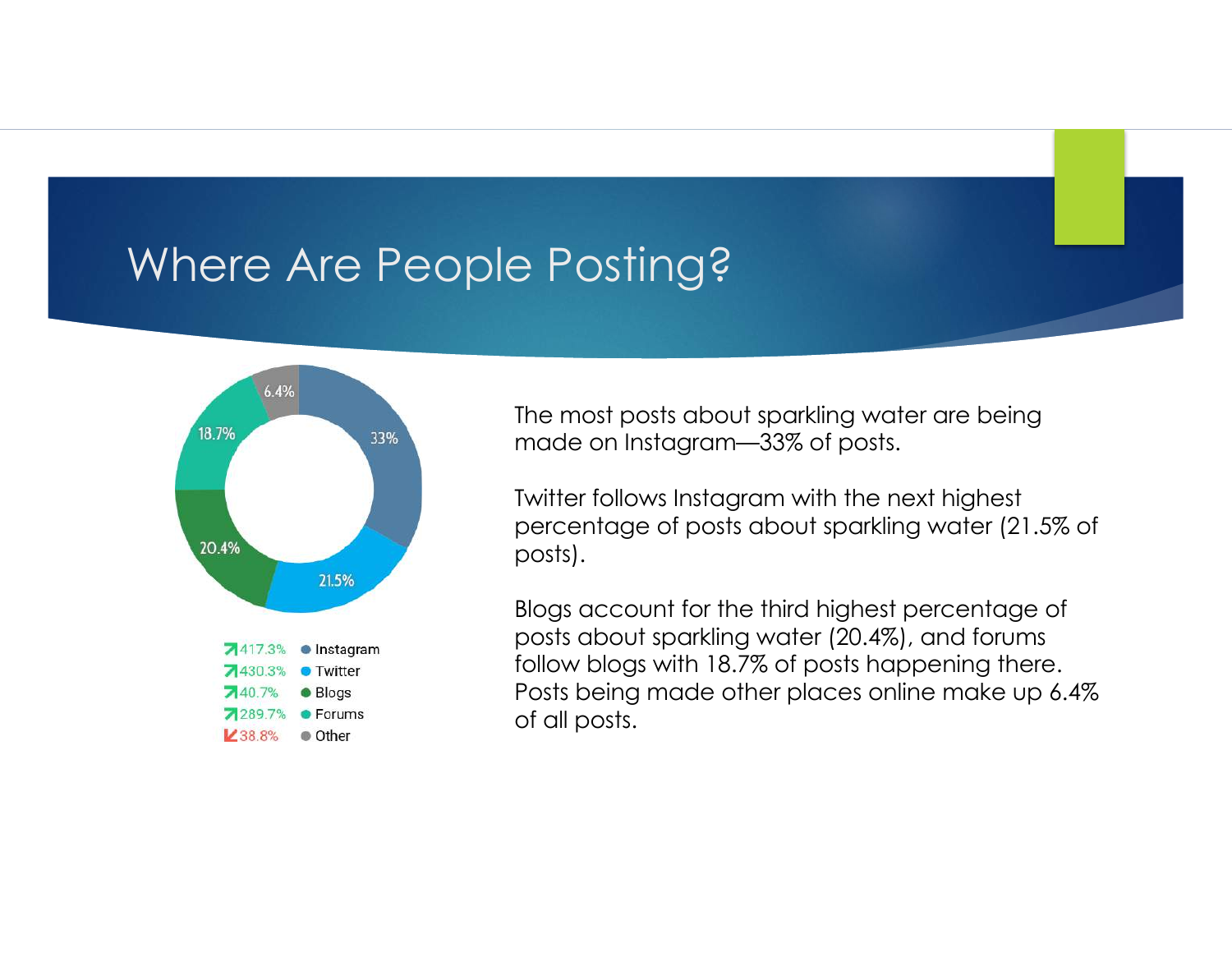# A Look at Brand-Specific Data

All of the information highlighted gives us an idea of *who* is talking about sparkling water, *sentiments* toward sparkling water, and *where* posts are being made, but what can this information look like for a specific brand?

To answer this question, we analyzed data for one of the most popular sparkling water brands—Perrier. Results are taken from the same thirty-day time period as the broader sparkling water study.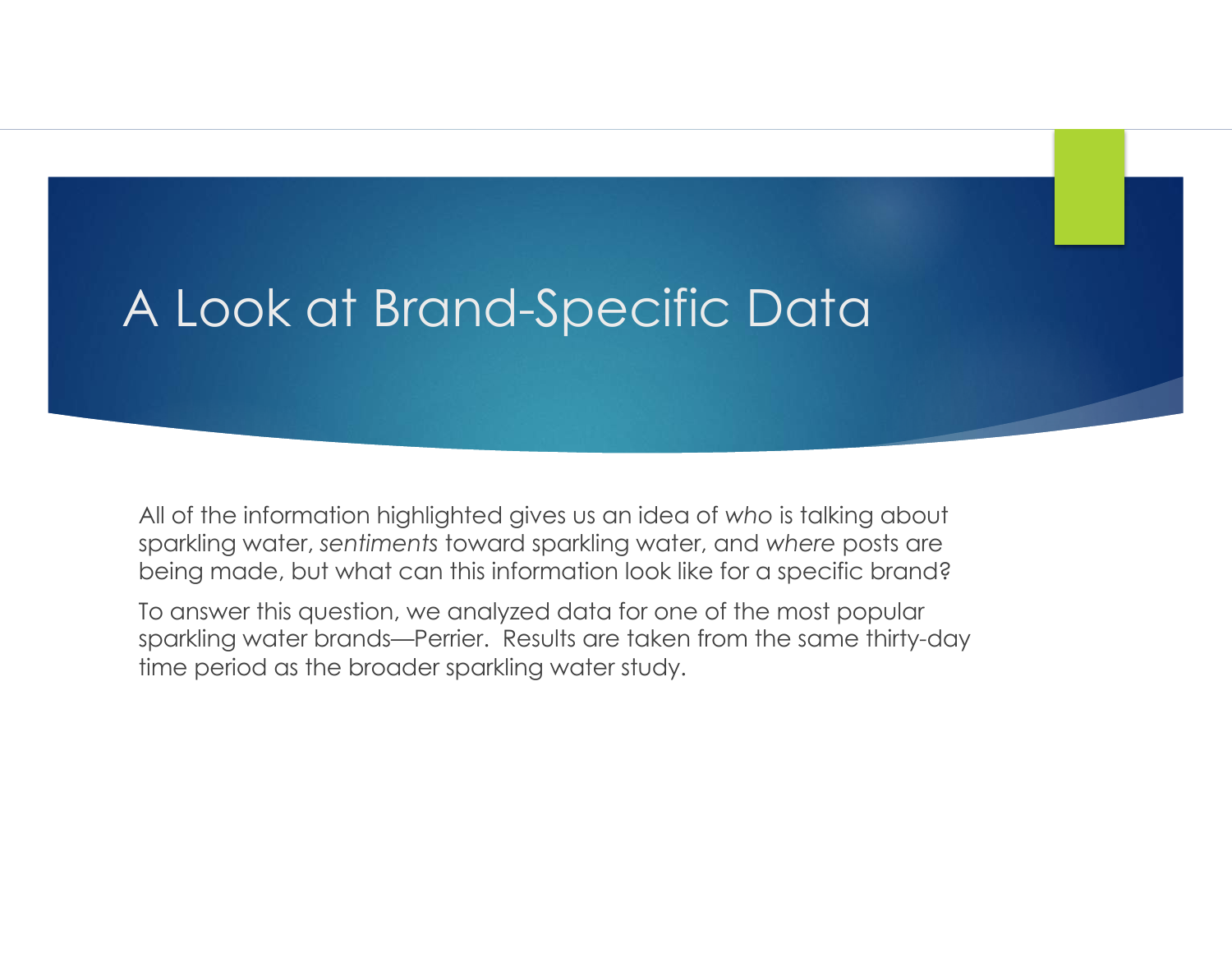# Brand Data: Perrier



#### Sentiment

In looking at the 54 Perrier-specific results, we can see that sentiment about Perrier is mainly positive (59.3%) or neutral (29.6%), with only 11.1% of posts being flagged as negative.



#### Gender Demographics

Men and women account for an even number of Twitter posts about Perrier, but men's posts only account for 25% of blog posts about the brand. Men talked more than women about Perrier on forums (66.7% and 33.3% respectively). Surprisingly, only men posted on YouTube about Perrier during the thirty-day period from which we gathered data.



#### Age Demographics

Posts by those who are ages 18-24 and 25-34 make up 80% of posts about Perrier, with the two age groups each accounting for 40% of posts. 13.3% of posts are by those who are 35-44 and the remaining 6.7% are by those who are 13-17.